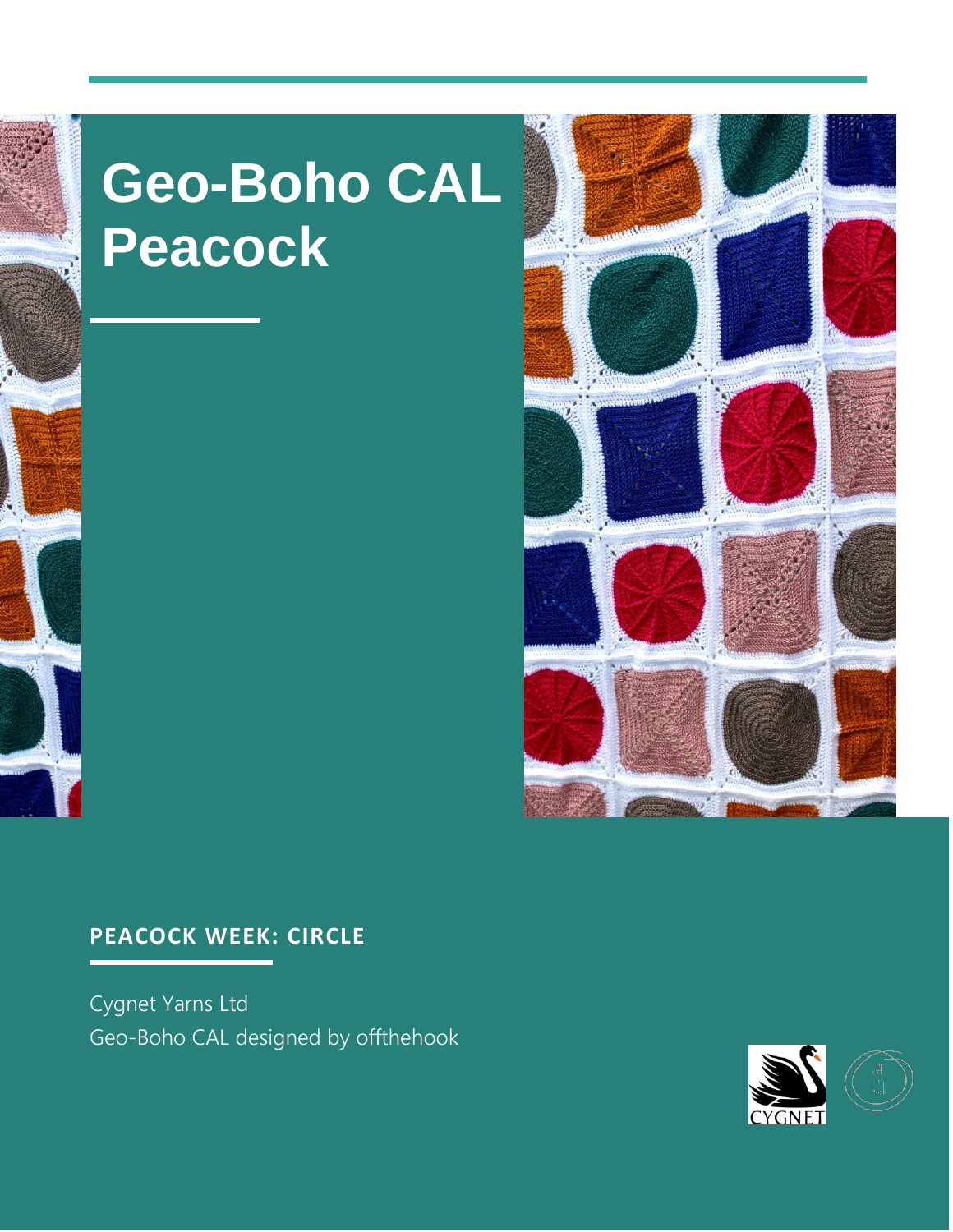| <b>Materials</b>                                     |                      |  |  |
|------------------------------------------------------|----------------------|--|--|
| Boho Spirit Solids (100% Premium Acrylic 100g/ 240m) |                      |  |  |
| $\sqrt{2}$ x 100g balls of                           |                      |  |  |
| Yarn A (Indigo 6505)                                 | Yarn D (Amber 6909)  |  |  |
| Yarn B (Misty 6707)                                  | Yarn E (Azalea 6606) |  |  |
| Yarn C (Peacock 6404)                                | Yarn F (Quartz 6202) |  |  |
| 6 x 100q balls Yarn G (Pure 6208)                    |                      |  |  |
| <b>Scissors</b>                                      | Tapestry needle      |  |  |
| A 4mm (US G/6) hook                                  |                      |  |  |
|                                                      |                      |  |  |

| <b>Tension</b><br>Each square measures 21cm (8.25in) when blocked.<br>Finished Blanket Measures 200 x 130cm |                 |                            |  |  |
|-------------------------------------------------------------------------------------------------------------|-----------------|----------------------------|--|--|
| Abbreviations (UK terms)                                                                                    |                 |                            |  |  |
| Ch (s) Chain / chain stitches                                                                               | Ss              | Slip Stitch                |  |  |
| Magic Loop<br>ML                                                                                            | Tr              | Treble crochet             |  |  |
| beginning<br>beg                                                                                            | <b>Htr</b>      | <b>Half Treble Crochet</b> |  |  |
| <b>Double Crochet</b><br>DC.                                                                                | D <sub>tr</sub> | Double Treble Crochet      |  |  |
| BLO Insert Hook under back loop only                                                                        | st -            | stitch(es)                 |  |  |

| Round 1 Ch3 (counts as tr throughout), 11tr in the ring,<br>ss to the top of the ch3. [12tr] |
|----------------------------------------------------------------------------------------------|
|                                                                                              |
| Round 2 Ch <sub>3</sub> , tr in st at base of ch-3. (2tr in next st)<br>11 times [24tr]      |
|                                                                                              |
| Round 3 Ch3, tr in st at base of ch-3, tr in next st.                                        |
| (2 tr in next st, tr in next st) 11 times [36tr]                                             |
|                                                                                              |